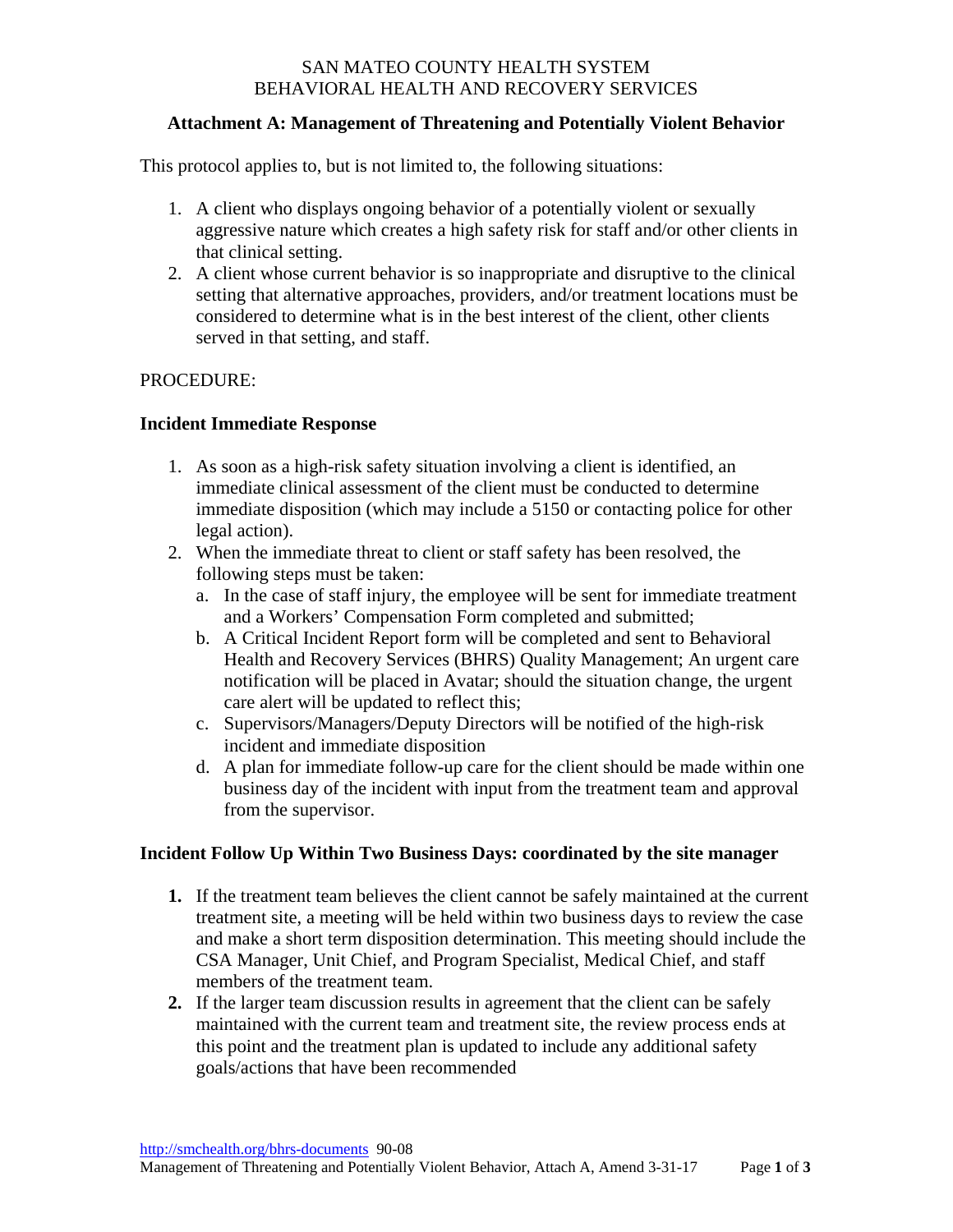## SAN MATEO COUNTY HEALTH SYSTEM BEHAVIORAL HEALTH AND RECOVERY SERVICES

- **3.** If the larger team determines that the client's needs cannot be safely addressed by the current treatment team or the current treatment site the matter will be referred to an ad hoc Case Disposition Committee for further discussion and determination of appropriate treatment disposition. The committee will be called by the site manager.
- **4.** If the larger team is unable to reach consensus regarding their ability to safely address the client's needs within the current team or site, the matter will also be referred to a Case Disposition Committee for further discussion and determination of appropriate treatment disposition.

# **Incident Follow Up: Case Disposition Committee**

- 1. The Case Disposition Committee will be convened by the site manager within 5 business days of the incident.
- 2. The Disposition Committee will be comprised of supervisors and managers of all county and contracted provider programs working with the client, representatives from the client's treatment team, the Deputy Director of Adult or Youth Services, as applicable, and the BHRS Medical Director.
- 3. Both the staff person directly involved in the incident and the client will be offered an opportunity to present a statement to the disposition committee if they so wish.
- 4. The Case Disposition Committee will review the case and attempt to reach consensus on a recommended course of treatment, providers, and locations. If the team reaches a consensus decision on the client's disposition, the review process ends and the decision is then implemented.
- 5. If the Case Disposition Committee is unable to reach consensus on a recommended course of action, the BHRS Medical Director will be the final decision maker.
- 6. If the final decision is to transfer the client to another treatment team and/or location, the receiving team will be provided with a plan, timeline and conditions that must be met in order for the client to be able to return to the current treatment team/location, if desired by the client.
- 7. The disposition plan will be communicated to the treatment team and the client within one business day of the final decision.
- 8. Case opening remains with the original treatment team until such time as an alternate outpatient treatment site is determined or it is appropriate to close the case to outpatient services.

# **When client is recommended to be treated at Psychiatric Emergency Services (PES) or Youth Services Center**

On rare occasions, it may be prudent to see an adult, youth or a family member in a more protected location than a clinic setting In such circumstances, it may be appropriate to see a potentially threatening adult client at PES or a youth at the Youth Services Center.